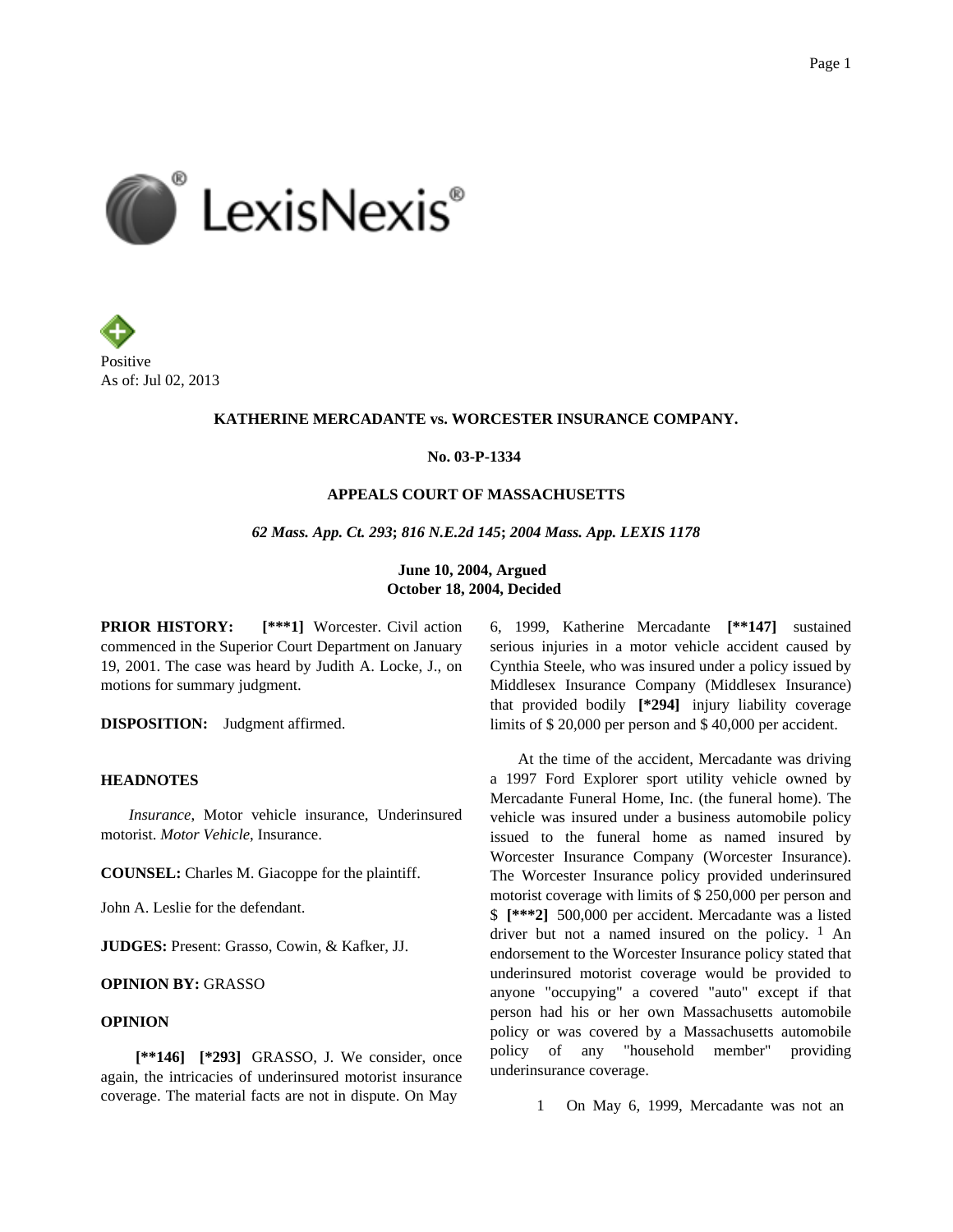employee, officer, or shareholder of the funeral home.

At the time of the accident, Mercadante resided with her husband, Kevin Mercadante, who was the named insured on a standard Massachusetts automobile policy issued by The Commerce Insurance Company (Commerce Insurance). As a household member, Mercadante was a listed driver on this policy, which provided underinsured motorist coverage with the minimum statutorily required limits of \$ 20,000 per person and \$ 40,000 per accident, for which Commerce Insurance did not charge any additional premium. **[\*\*\*3]** See *G. L. c. 175, § 113L(1)*; *G. L. c. 90, § 34A*.

Mercadante resolved her claim against Cynthia Steele by accepting the \$ 20,000 bodily injury liability limit on the Middlesex Insurance policy. She then filed a claim with Worcester Insurance for underinsured motorist benefits under the funeral home's business automobile policy. Worcester Insurance denied the claim, concluding that it had no obligation to provide coverage where Mercadante was a household member under her husband's automobile policy with Commerce Insurance, which provided underinsured motorist coverage. Mercadante then filed a claim under her husband's policy. Commerce Insurance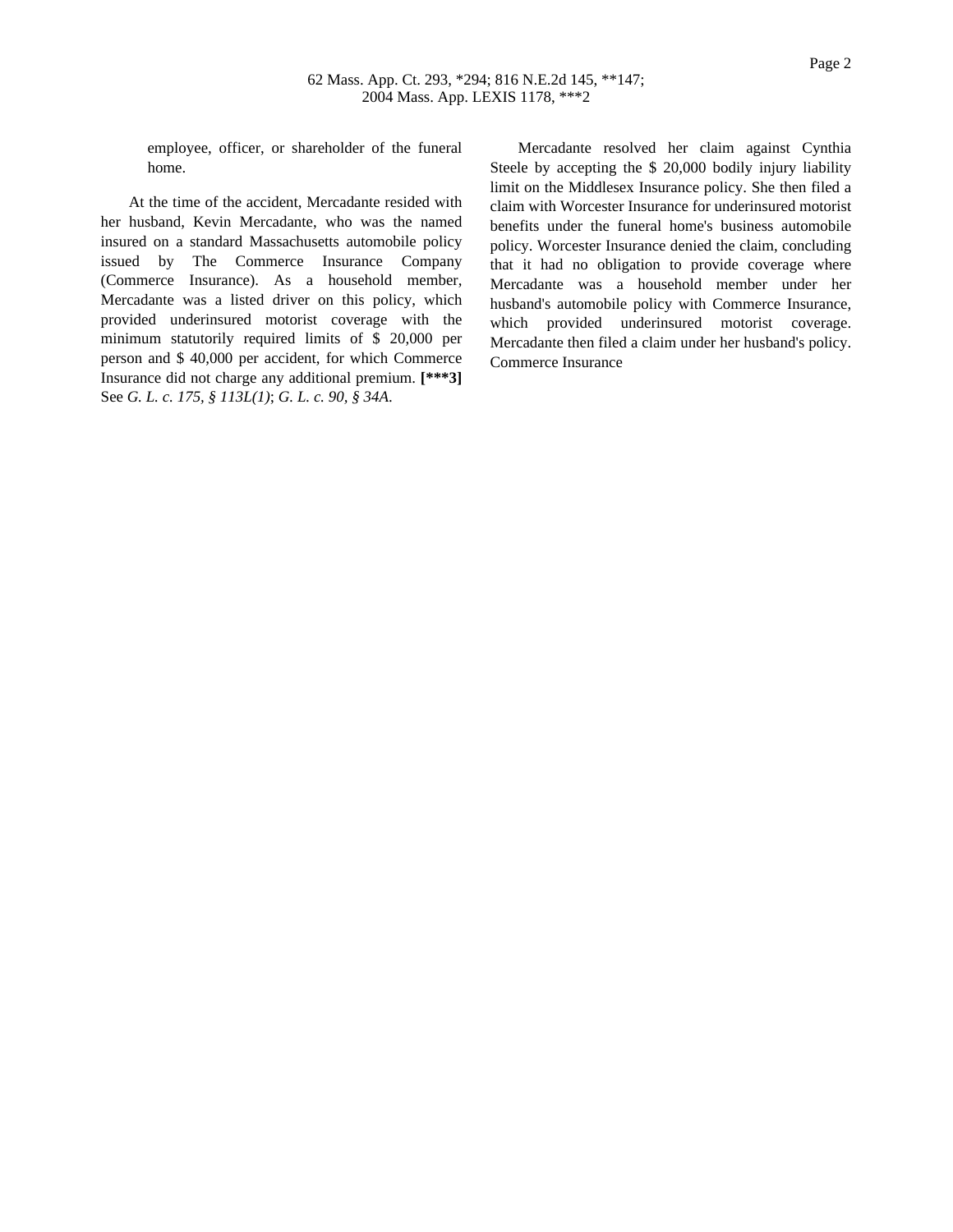**[\*295]** declined to provide benefits for the accident because underinsured motorist coverage in the minimum statutory amount (\$ 20,000 per person and \$ 40,000 per accident) was not "triggered" where the tortfeasor (here, Cynthia Steele) had \$ 20,000 or more in bodily injury liability coverage.<sup>2</sup>

> 2 Mercadante could have recovered benefits pursuant to the underinsured motorist coverage in the Commerce Insurance policy only to the extent that the tortfeasor's liability coverage was less than \$ 20,000.

**[\*\*\*4]** Mercadante brought this action pursuant to *G. L. c. 231A*, seeking, inter alia, a judgment declaring that Worcester Insurance had a contractual obligation to provide her benefits according to the underinsurance provision of the funeral home's business policy. Following a hearing on the parties' cross motions for summary judgment, judgment entered for Worcester Insurance. The judge concluded that Mercadante had underinsurance coverage as a household member under her husband's policy, and that any attempt to obtain benefits from the Worcester Insurance **[\*\*148]** policy constituted "stacking" 3 in violation of *G. L. c. 175, § 113L(5)*.

> 3 "'Stacking' was the practice of combining the uninsured (or underinsured) motorist limits of

separate policies to create a larger pool of coverage for a single accident." *Chenard v. Commerce Ins. Co., 440 Mass. 444, 447-448, 799 N.E.2d 108 (2003)*. See *Cardin v. Royal Ins. Co. of America, 394 Mass. 450, 456 n.7, 476 N.E.2d 200 (1985)*. We note that this case does not involve stacking because Mercadante is only claiming that she was entitled to underinsured motorist coverage pursuant to the Worcester Insurance policy, not both that policy and the Commerce Insurance policy.

**[\*\*\*5]** On appeal, Mercadante contends that (1) Worcester Insurance's motion for summary judgment should have been denied because she was not entitled to underinsured motorist coverage as a household member under the policy issued to her husband by Commerce Insurance; and (2) her motion for summary judgment should have been allowed because Worcester Insurance's policy provided her with underinsured motorist coverage as an occupant of an insured vehicle. We affirm the grant of summary judgment to Worcester Insurance and the denial of Mercadante's motion. Where Mercadante was not a named insured on any policy of her own but was a household member with her husband, she was covered by the underinsured motorist provisions of her husband's policy, notwithstanding that benefits were not available because the limits of such coverage did not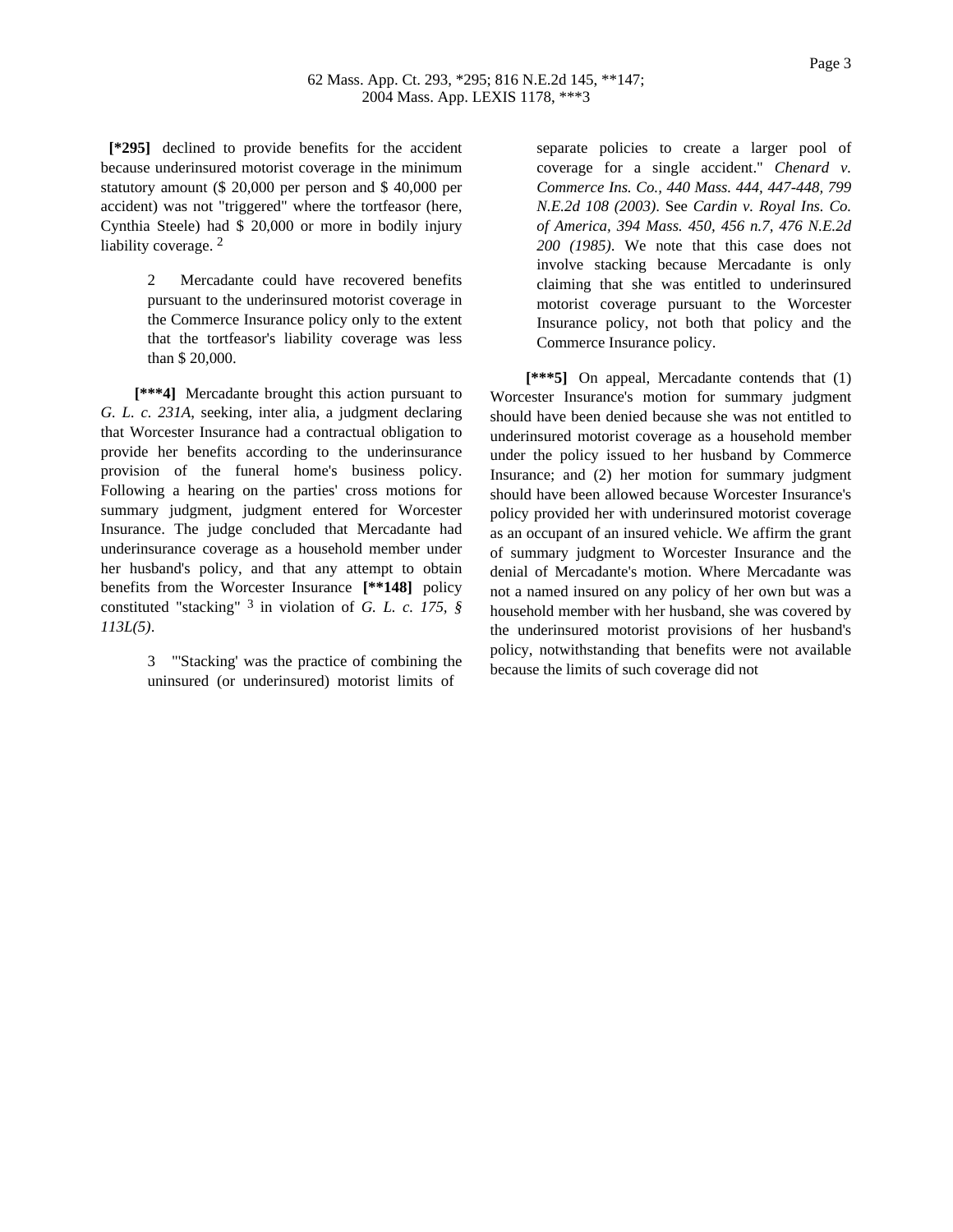**[\*296]** exceed the bodily injury liability limits of the tortfeasor's policy. Moreover, Mercadante was not entitled to coverage as an "occupant" under the Worcester Insurance policy because she was covered as a household member under the Commerce Insurance policy.

1. *Commerce Insurance policy coverage*. Mercadante contends that the motion judge erred in granting summary **[\*\*\*6]** judgment to Worcester Insurance because she had no underinsured motorist coverage as a household member under her husband's policy with Commerce Insurance. 4 We disagree.

> 4 An order granting summary judgment will be upheld if the judge ruled on undisputed material facts and those rulings were correct as a matter of law. See *Mass.R.Civ.P. 56(c)*, 365 Mass. 824 (1974). See also *Community Nat'l Bank v. Dawes, 369 Mass. 550, 556, 340 N.E.2d 877 (1976)*. The interpretation of an insurance policy is a question of law that this court can review de novo. See *Cody v. Connecticut Gen. Life Ins. Co., 387 Mass. 142, 146, 439 N.E.2d 234 (1982)*; *Ruggerio Ambulance Serv., Inc. v. National Grange Mut. Ins. Co., 430 Mass. 794, 797, 724 N.E.2d 295 (2000)*; *Chenard v. Commerce Ins. Co., supra at 445*.

The governing statute is *G. L. c. 175, § 113L*, which

delineates the parameters of insurance coverage as to uninsured motorists, and **[\*\*\*7]** encompasses by its terms underinsured motorists. See *G. L. c. 175, § 113L(1)*, *(2)*. *General Laws c. 175, § 113L(5)*, added by St. 1988, c. 273, § 47, provides, in pertinent part:

> "(5) Uninsured motorists coverage shall provide that regardless of the number of vehicles involved, whether insured or not, persons covered, claims made, premiums paid or the number of premiums shown on the policy, in no event shall the limit of liability for two or more vehicles or two or more policies be added together combined or stacked to determine the limits of insurance coverage available to injured persons. *An insured who is not a named insured on any policy providing uninsured motorist coverage may recover only from the policy of a resident relative providing the highest limits of such coverage whether or not such vehicle was involved in the accident . . . . Any injured occupants who are not named insureds* **[\*\*149]** *on a policy and who are not insured on a resident relative's policy may obtain uninsured motorist coverage from the named*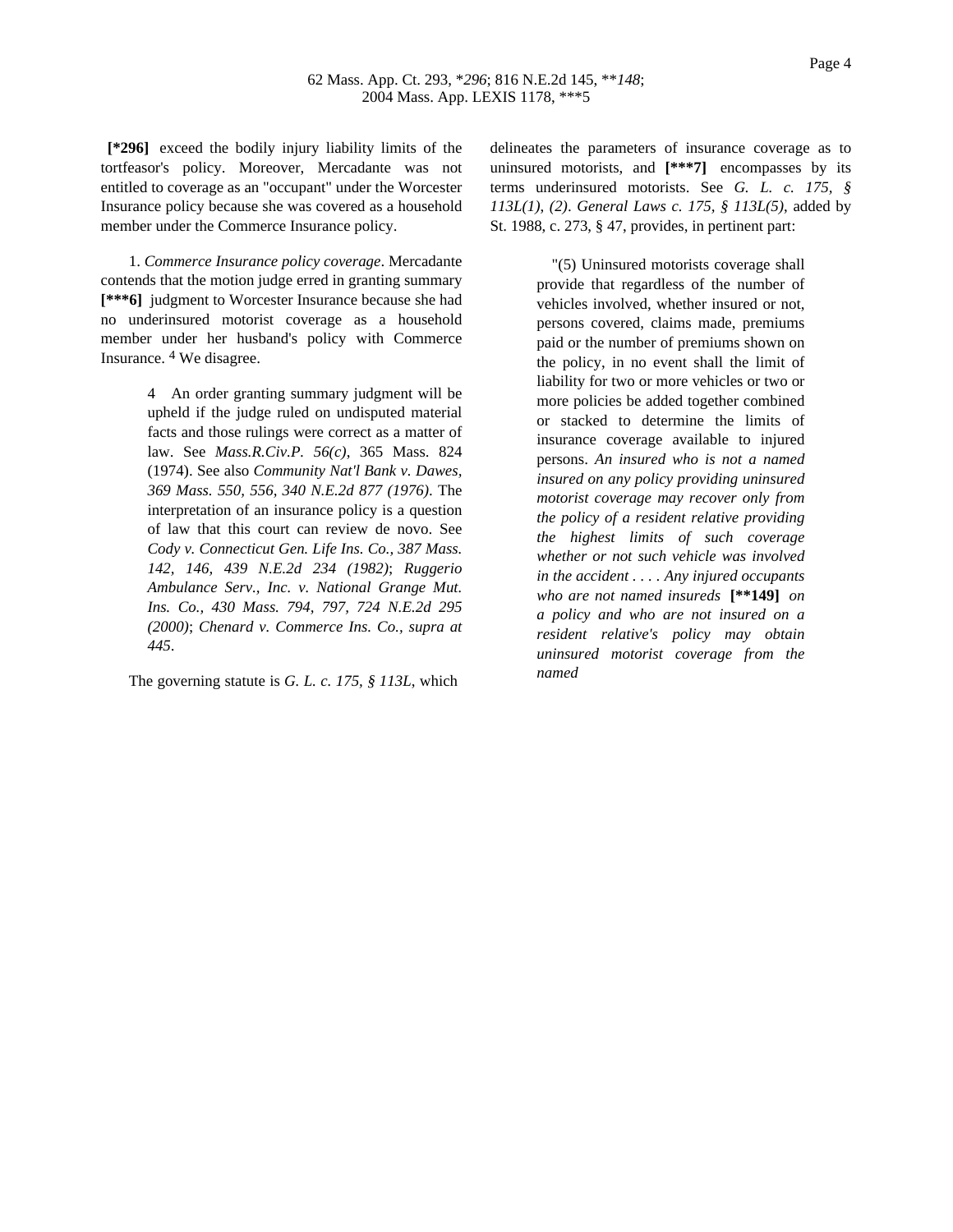**[\*297]** *insured's policy covering the vehicle they occupy when injured*" (emphasis added). 5

5 This statutory provision was enacted in response to several decisions by the Supreme Judicial Court that did allow the stacking of multiple insurance policies in certain circumstances. See *Chenard v. Commerce Ins. Co., supra at 447*.

**[\*\*\*8]** Under the statute, where Mercadante was not a named insured on any automobile policy of her own providing underinsured motorist coverage, she must look first to recover from the policy of a resident relative (her husband) that provides such coverage, regardless of whether such relative's vehicle was involved in the accident. 6 The question then reduces to whether Mercadante was "covered" under the underinsured motorist provisions of her husband's policy with Commerce Insurance when no benefits were payable to her under that policy because the policy limits of underinsured motorist coverage were the same as the tortfeasor's bodily injury liability limits. To support her argument that she was *not* covered under the policy issued by Commerce Insurance, Mercadante relies on item four set forth on the "Coverage Selections Page" of

that policy which states, "this policy provides only the coverages for which a premium charge is shown." Because no premium charge was shown on the Commerce Insurance policy for the statutorily mandated minimum underinsured motorist coverage, Mercadante contends that she was not covered under the plain terms of the policy. We conclude, adversely to Mercadante, **[\*\*\*9]** that this point is substantially controlled by *Smart v. Safety Ins. Co., 419 Mass. 144, 150, 643 N.E.2d 435 (1994)*.

> 6 Part 12 of the Commerce Insurance policy, pertaining to "Bodily Injury Caused By An Underinsured Auto," provided that Commerce Insurance would pay damages to or for "any household member, while occupying [the policyholder's] auto, *while occupying an auto not owned by [the policyholder]*, or if injured as a pedestrian" (emphasis supplied).

In *Smart*, the Supreme Judicial Court determined that the estate of a named insured on a 1990 Massachusetts automobile policy with the then statutory minimum underinsured motorist coverage (\$ 10,000 per person and \$ 20,000 per accident) could not look for coverage to the policy of another household member that provided considerably higher underinsured motorist coverage. Significantly, the court stated that "although the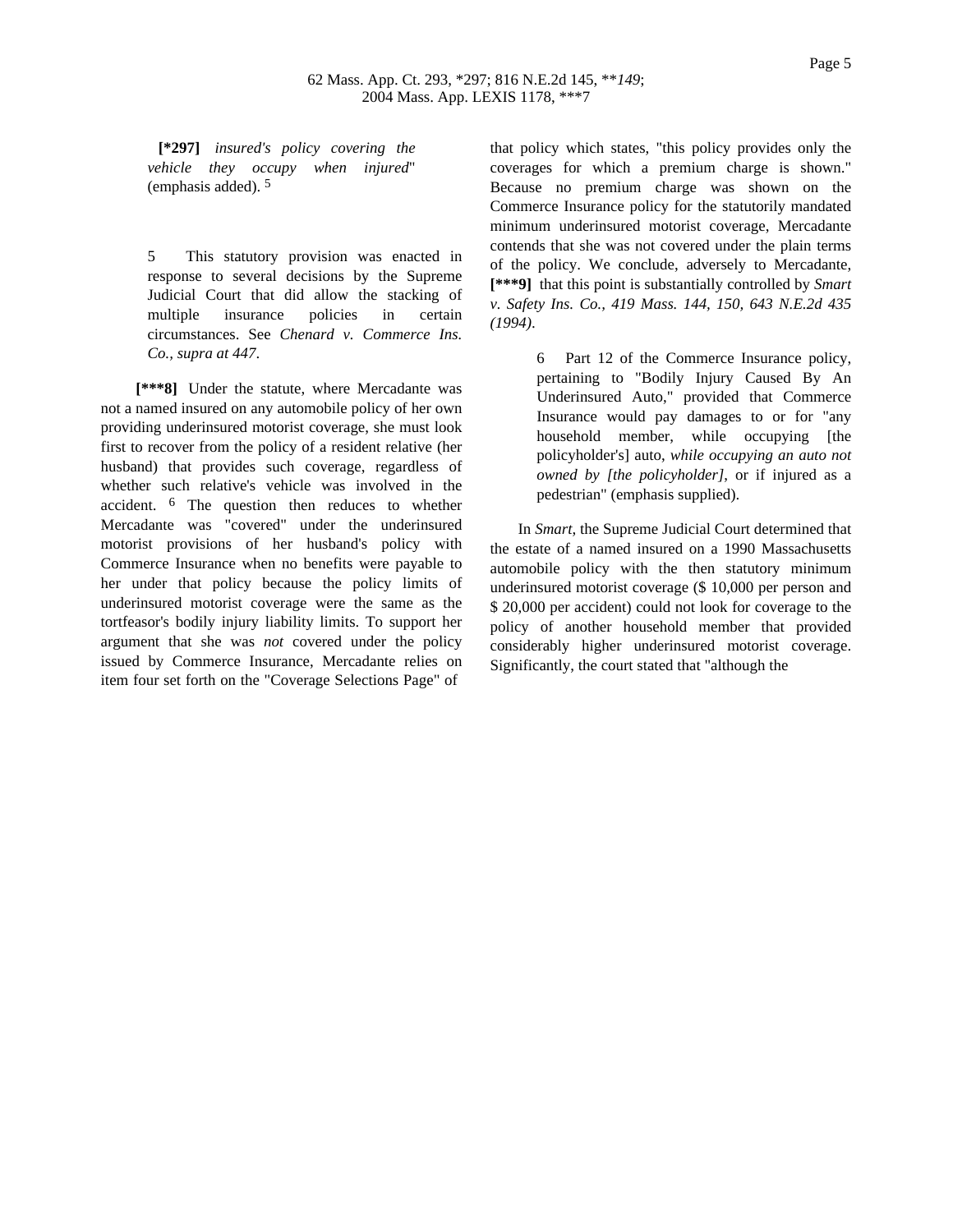**[\*298]** underinsured motorist coverage that [the decedent] had, and for which he paid no premium, was not likely to be called into play, **[\*\*\*10]** it was not illusory." *Id. at 148*. There might be instances when "a tortfeasor's out-of-State vehicle might have had liability coverage with limits less than the limits of [the decedent's] underinsured motorist coverage . . ., and in such a situation [the decedent's] underinsured motorist coverage would be of some value to him." *Id. at 147-148*. Compare *Dullea v. Safety Ins. Co., 424 Mass. 37, 40, 674 N.E.2d 630 (1997)* (even though no premium was set forth on declarations page of policy, a "limited amount of underinsured motorist coverage was provided by the policy in question"). Cf. *Bagley v. Monticello Ins. Co., 430 Mass. 454, 459, 720 N.E.2d 813 (1999)* (insurance policy that provides coverage for some acts not illusory because of potentially wide exclusion). In sum, *Smart* stands for the proposition that underinsured motorist coverage does not depend on either the payment of a premium or the availability of benefits in a particular case. It is the availability of coverage **[\*\*150]** that controls. While Mercadante may not recover underinsured motorist benefits under the Commerce Insurance policy here (where the underinsured motorist

benefits were equal **[\*\*\*11]** to the tortfeasor's policy's bodily injury limits), she nonetheless had such coverage under the Commerce policy.

Mercadante seeks to distinguish *Smart* on the basis that, unlike the decedent there, she was not a named insured and thus could not elect greater limits of underinsured motorist coverage. She also asserts that application of the principles articulated in *Smart* to her situation is inconsistent with the legislative intent of *G. L. c. 175, § 113*, that "each named insured [be] responsible for the extent of his or her underinsured motorist coverage." *Dullea v. Safety Ins. Co., supra at 40*. We reject Mercadante's proffered distinction that because she never had the opportunity to buy more insurance, she should not be bound by the named insured's (her husband's) election as to the amount of coverage. Underinsurance coverage is "limited personal accident insurance chiefly for the benefit of the named insured," *Cardin v. Royal Ins. Co. of America, 394 Mass. 450, 452, 476 N.E.2d 200 (1985)*, and persons connected in the prescribed fashion with the insured. See *Shelby Mut. Ins. Co. v. Pratt, 28 Mass. App. Ct. 913, 914,*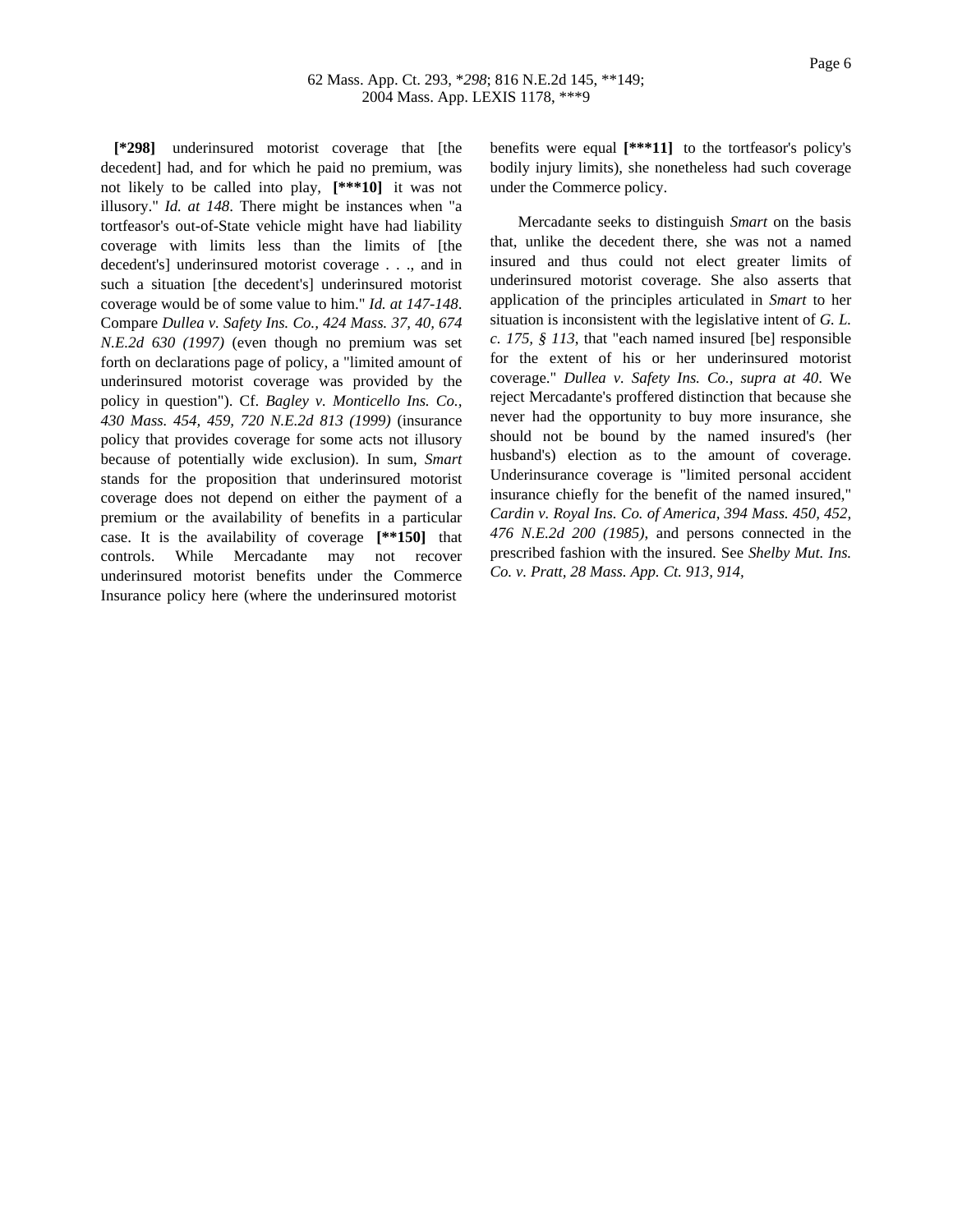**[\*299]** *546 N.E.2d 387 (1989).* **[\*\*\*12]** As such, the amount of underinsured motorist coverage is decided by the named insured, and the circle of protected persons has no greater claim than he does as to the amount to be purchased. In consequence, it is not unfair that Mercadante be bound by the coverage limits selected by her husband, who was free to negotiate and contract for whatever underinsured motorist coverage he desired, keeping in mind that Mercadante was not a named insured on any automobile policy of her own and would be relying on the coverage he selected. 7 Cf. *Dullea v. Safety Ins. Co., supra at 40-41*.

> 7 Had Mercadante chosen to purchase insurance of her own, she could have selected different, and presumably higher, coverage limits.

Mercadante has not alleged that her husband's ability to select particular coverage was hindered in any way. The fact that he did not choose to increase his underinsured motorist limits, and that he was not required to pay a premium for the minimum coverage that was included in the policy, **[\*\*\*13]** did not render such coverage illusory. Compare *Chenard v. Commerce Ins. Co., supra at 449* ("when the Legislature mandated uninsured motorist coverage it did not intend that such coverage be limited to *named insureds* under a policy, to the exclusion of other household members").

We are not persuaded by Mercadante's contention that her injuries were not covered under the underinsured motorist coverage of the Commerce Insurance policy because the bodily injury liability limit under the tortfeasor's insurance policy was *the same* (\$ 20,000), and not less, than the limit shown on the "Coverage Selections Page" of Kevin Mercadante's policy with Commerce. 8 In both *Smart v.* **[\*\*151]** *Safety Ins. Co., supra at 148*, and *Dullea v. Safety Ins. Co., supra at 39-40*, the Supreme Judicial Court rejected the same argument, that because the limited underinsured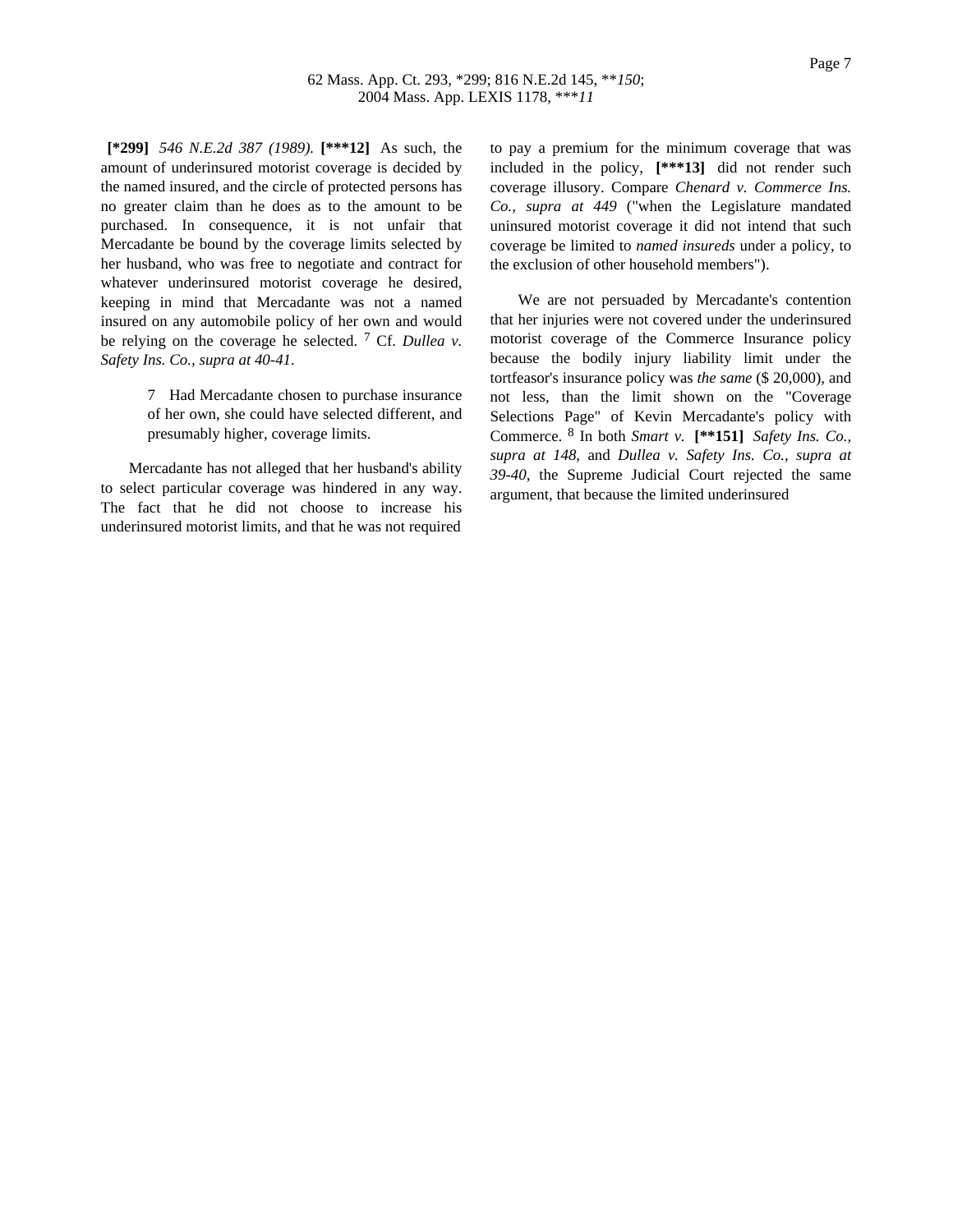**[\*300]** motorist coverage provided by the injured parties' policies was "precisely calibrated" to equal the compulsory liability limits in Massachusetts, there was no coverage. See *Hanover Ins. Co. v. Shedd, 424 Mass. 399, 402 n.4, 676 N.E.2d 835 (1997)*. Moreover, in *Alguila v. Safety Ins. Co., 416 Mass. 494, 495, 624 N.E.2d 79 (1993),* **[\*\*\*14]** the Supreme Judicial Court held that "underinsurance benefits are not available to a claimant where the tortfeasor's stated bodily injury liability limits and the claimant's stated underinsurance limits are identical." Accordingly, we conclude that although Mercadante was covered by the Commerce Insurance policy, she was not entitled to benefits under it.

> Part 12 of the Commerce Insurance policy provided, in relevant part:

> > "We will only pay if the injured person is legally entitled to recover from the owners or the operators of all underinsured autos. Such injured person has a claim under this Part when the limits for automobile bodily injury

> > liability insurance covering the owners and operators of the legally responsible autos are:

> > "1. Less than the limits shown for this Part on your Coverage Selections Page; and

> > "2. Not sufficient to pay for the damages sustained by the

### injured person."

2. *Worcester Insurance policy coverage*. Mercadante also maintains that the judge erred in denying her motion **[\*\*\*15]** for summary judgment because the Worcester Insurance policy plainly provided her with underinsured motorist coverage as an "occupant" of the funeral home's insured vehicle. We disagree.

The Worcester Insurance policy provides that an "insured" includes "anyone else while 'occupying' a covered 'auto.'" As the operator of a covered vehicle under the Worcester Insurance policy, Mercadante was within the ambit of that definition of an "insured" person. However, the policy further qualifies that definition by providing that Worcester Insurance "will not pay damages to or for anyone else who has a Massachusetts auto policy of his or her own, or who is covered by a Massachusetts auto policy of any 'household member' providing underinsured auto coverage." Because, as just discussed, Mercadante was a household member covered under the Commerce Insurance policy issued to her husband, the plain language of the Worcester Insurance policy explicitly excludes Mercadante from recovering underinsured motorist benefits under it.

This conclusion comports with *G. L. c. 175, § 113L(5)*, which provides, in pertinent part, that "any injured occupants who are *not* named insureds **[\*\*\*16]** on a policy and who are *not* insured on a resident relative's policy may obtain uninsured motorist coverage from the named insured's policy covering the vehicle